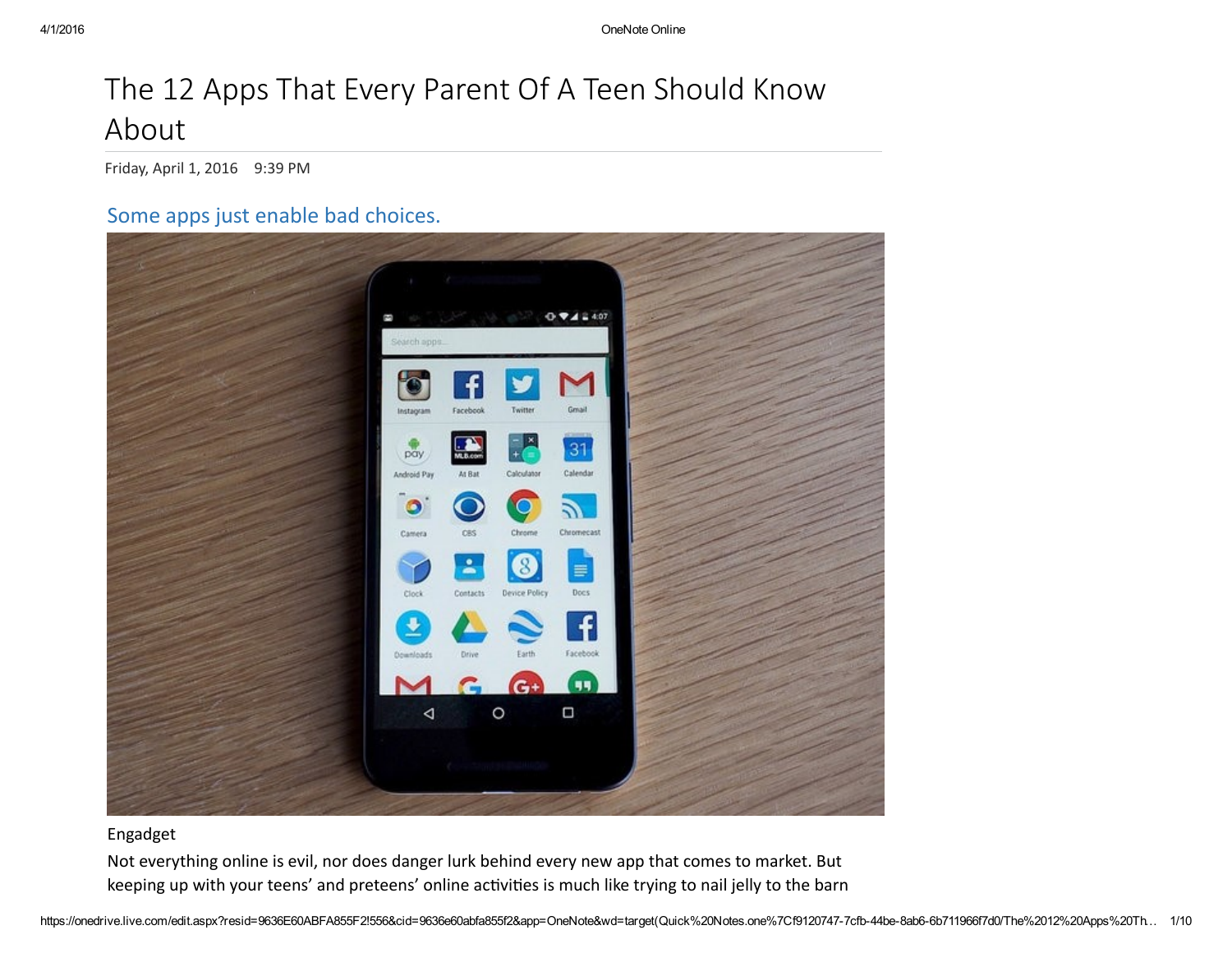door - frustrating, futile and something bound to make you feel inept.

Keep in mind that no app poses a danger in and of itself, but many do provide kids with an opportunity to make, ahem, bad choices.

#### 1. Audio Manager.

Sometimes when it walks like a duck and talks like a duck, it's really *not* a duck. Such is the case with Audio Manager, an app that has nothing to do with managing your teen's music files or controlling the volume on his smartphone and everything to do with him hiding things like nude photos from you. It's one of the top apps for hiding other apps.

Yes, there are such things. Kids can hide any app they don't want you to see, [Teen](http://www.teensafe.com/blog/find-hidden-apps-your-teen-doesnt-want-you-seeing/) Safe says. When you press and hold the Audio Manager app, a lock screen is revealed — behind which users can hide messages, photos, videos, and other apps.

#### 2. Calculator%.

Same deal, but this time with a calculator icon posing as something it isn't. Sedgrid Lewis, online safety expert, notes that these apps look like a normal [calculator](http://digitalparentpodcast.com/) app but when teens push a button within the app they can hide all inappropriate pictures. "It's a key way teens are hiding their nude pictures from their parents," said Lewis.

Lewis says the best way to solve this situation is for parents to add their teen to their iCloud account. That way, whenever a new app is downloaded by the teen, it will automatically download to the parent's phone as well.

Think it's not serious? Last fall, there was a headline-making case in a Colorado high school where teens used apps to hide a huge sexting ring from parents and school officials. And an Alabama district attorney, Pamela Casey, posted the video below to warn parents about the Calculator% app.

#### 3. Vaulty.

Vaulty will not only store photos and videos away from parental spying eyes, but it also will snap a photo of anyone who tries to access the "vault" with the wrong password. Parents who find it on their teens' phones can conclude just one thing: Your kid is hiding things from you.

#### 4. Snapchat.

OK, so you've undoubtedly heard of Snapchat, an app that allows you to send a photo or video from your phone and determine how long the person on the other end can see the image until it self-destructs. But what you probably didn't know is that a lot of images from Snapchat are regularly posted to revenge porn sites, called "snap porn."

Snapchat [may](http://www.huffingtonpost.com/2014/07/14/snapchat-sexting-study_n_5574642.html) not be the #1 app used for sexting but that's not to say it isn't the [principal](https://www.commonsensemedia.org/social-media/how-can-i-know-that-my-teen-is-being-safe-and-responsible-when-shes-using-anonymousself) appeal of the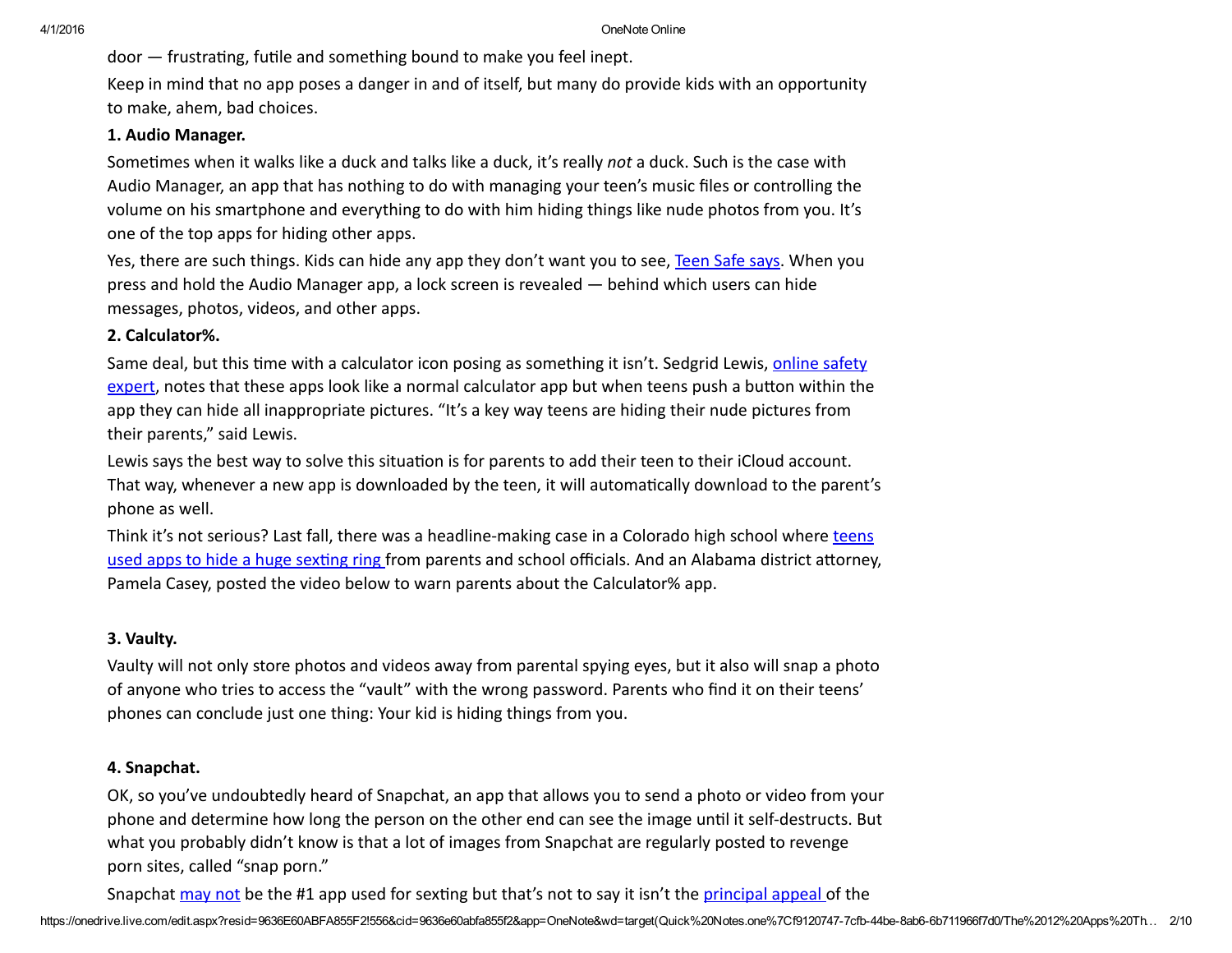#### 4/1/2016 OneNote Online

app for many: Users think their snaps will disappear and they are wrong. It's actually pretty easy to recover a Snap, take a screenshot of it and share it with others — and by others, we mean porn sites. No parent wants to find a photo of their teen daughter or son on sites like [snapperparty](http://www.snapperparty.com/) or sexting forum.

Not for nothing, [Snapchat](https://www.snapchat.com/safety) last year published a "Snapchat Safety Center" reminding kids that nude pictures were not allowed. "Don't use Snapchat for any illegal shenanigans and if you're under 18 or are Snapping with someone who might be: Keep your clothes on!" the [company](http://www.huffingtonpost.com/entry/Snapchat%20published%20a%20%E2%80%9CSnapchat%20Safety%20Center%E2%80%9D%20reminding%20children%20that%20nude%20pictures%20were%20not%20allowed.%20%E2%80%9CDon%E2%80%99t%20use%20Snapchat%20for%20any%20illegal%20shenanigans%20and%20if%20you%E2%80%99re%20under%2018%20or%20are%20Snapping%20with%20someone%20who%20might%20be:%20keep%20your%20clothes%20on!%E2%80%9D%20the%20company%20wrote) wrote.

The reality is, Snapchat is likely on your kid's phone. The best control you have (besides taking the phone away) is to just have a frank heart-to-heart about how there is no such thing as texts or photos that disappear and this is some down‐and‐dirty stuff that can come back to haunt them.

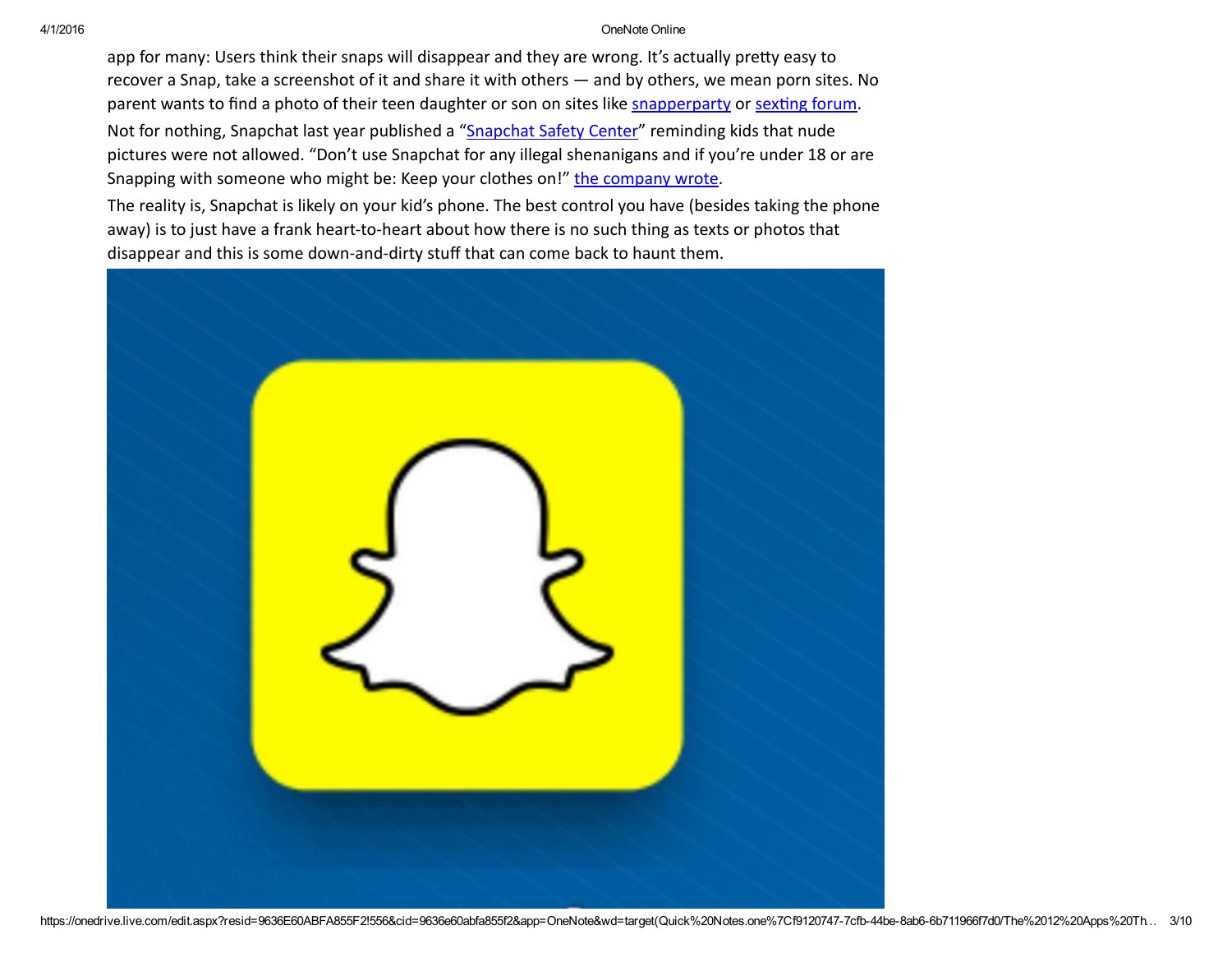

Peter Byrne/PA Archive

#### 5. Burn Note.

Like Snapchat, Burn Note is a [messaging](http://ttps//burnnote.com/) app that erases messages after a set period of time. Unlike Snapchat, this one is for text messages only, not photos or videos. Burn Note's display system shows just one word at a time, adding a sense of secrecy to the messages. Again, by promising a complete delete, kids could feel more comfortable revealing more than what they would do otherwise. And again, capturing a screenshot so that the message can be shared and lives forever, may be the app's Achilles' heel.

Even if your kid doesn't have the app and has no interest in reading super secret messages, she could unwittingly get involved: The app sends a Burn Note alert that she has a message waiting. Curiosity can kill the cat and an app like this could encourage cyberbullying when kids feel they can get away with things because there will be no record of it.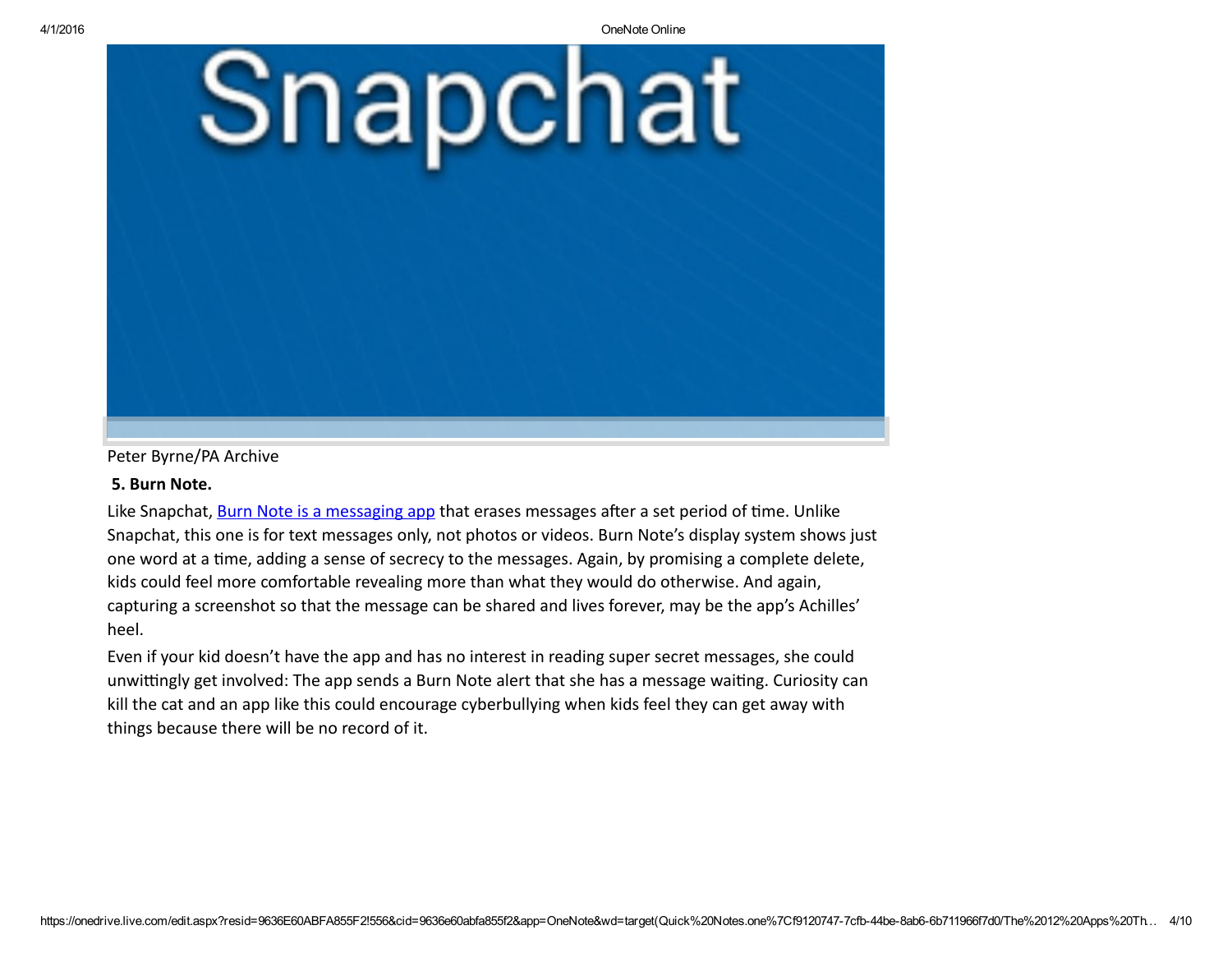# BURN NOTE

#### Burn Note

#### 6. Line.

This is a real up-and-coming app, says online safety expert Lewis. It's an all-in-one mobile hub for chatting, sharing photos and videos; free texting and video calls too. But the devil is in the details. Things can get dicey with the hidden chat feature; users can decide how long their messages can last (two seconds or a week). But the biggest shock may come to your credit card: Your kid can rack up some hefty in-app charges on Line as well. While the app says that minors need their parents' permission to use it, there is no monitoring to ensure this takes place.

Bottom line: If your kid doesn't have a credit card number, you are controlling access to his in-app purchases.

#### 7. Omegle.

Omegle provides users with a chance to converse online with random strangers. Is there anything that strikes fear into a parent's heart faster than that sentence?

We turn to our friends at [Common](https://www.commonsensemedia.org/app-reviews/omegle) Sense Media for this review: "Parents need to know that *Omegle* is an anonymous chat client with which users discuss anything they'd like. This can easily result in conversations that are filled with explicit sexual content, lewd language, and references to drugs, alcohol, and violence. Many users ask for personal data upfront, including location, age, and gender [ASL], something kids might supply (not realizing they don't have to). Adults wishing to chat anonymously may find use in this app, but kids should be kept far away."

'Nuff said. And it took us awhile to find a photo with language that was publishable.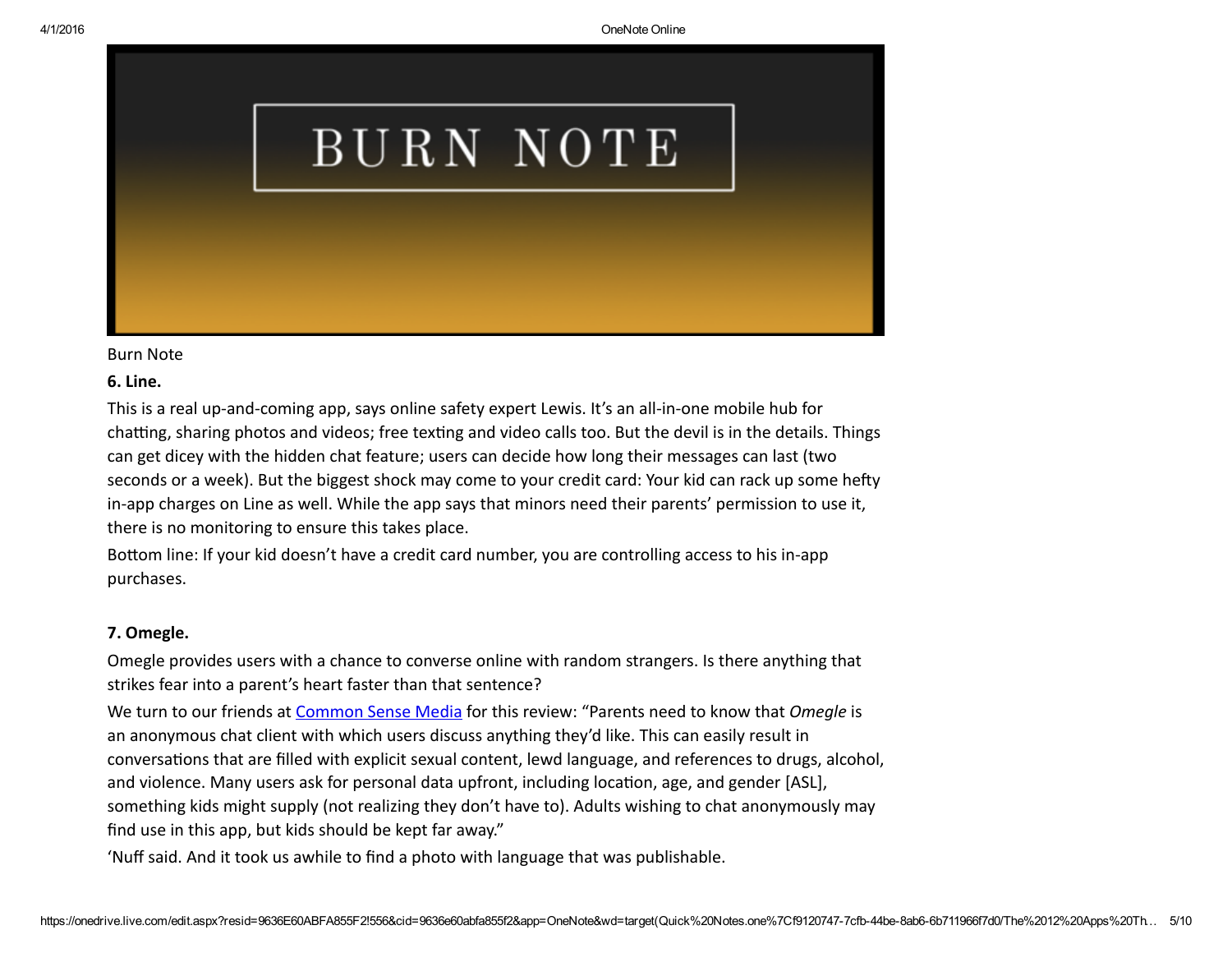

## **Talk to strangers!**

Connecting to server...

Looking for someone you can chat with. Hang on.

You're now chatting with a random stranger. Say hi!

You: hil

Stranger: asl

You: nolll

Your conversational partner has disconnected.

Start a new conversation | or send us feedback.

#### 8. Tinder.

Tinder is a popular app used for hooking-up and dating that allows users to "rate" profiles and locate hookups via GPS tracking. It is too easy for adults and minors to find one another. And the rating system can be used for cyber-bullying; a group of kids can target another kid and intentionally make his/her rating go down.

#### 9. Blendr.

Blendr's 300 million users meet new people through GPS location services. You can message, exchange photos and videos, and rate the "hotness" of other users (encouraging your kid to engage in superficial values at best). But since there are no authentication requirements, sexual predators can contact minors and minors can hook up with adults — and of course there is the sexting, notes [ForEveryMom.com](http://www.foreverymom.com/parents-kids-10-dangerous-apps-time-hit-delete/).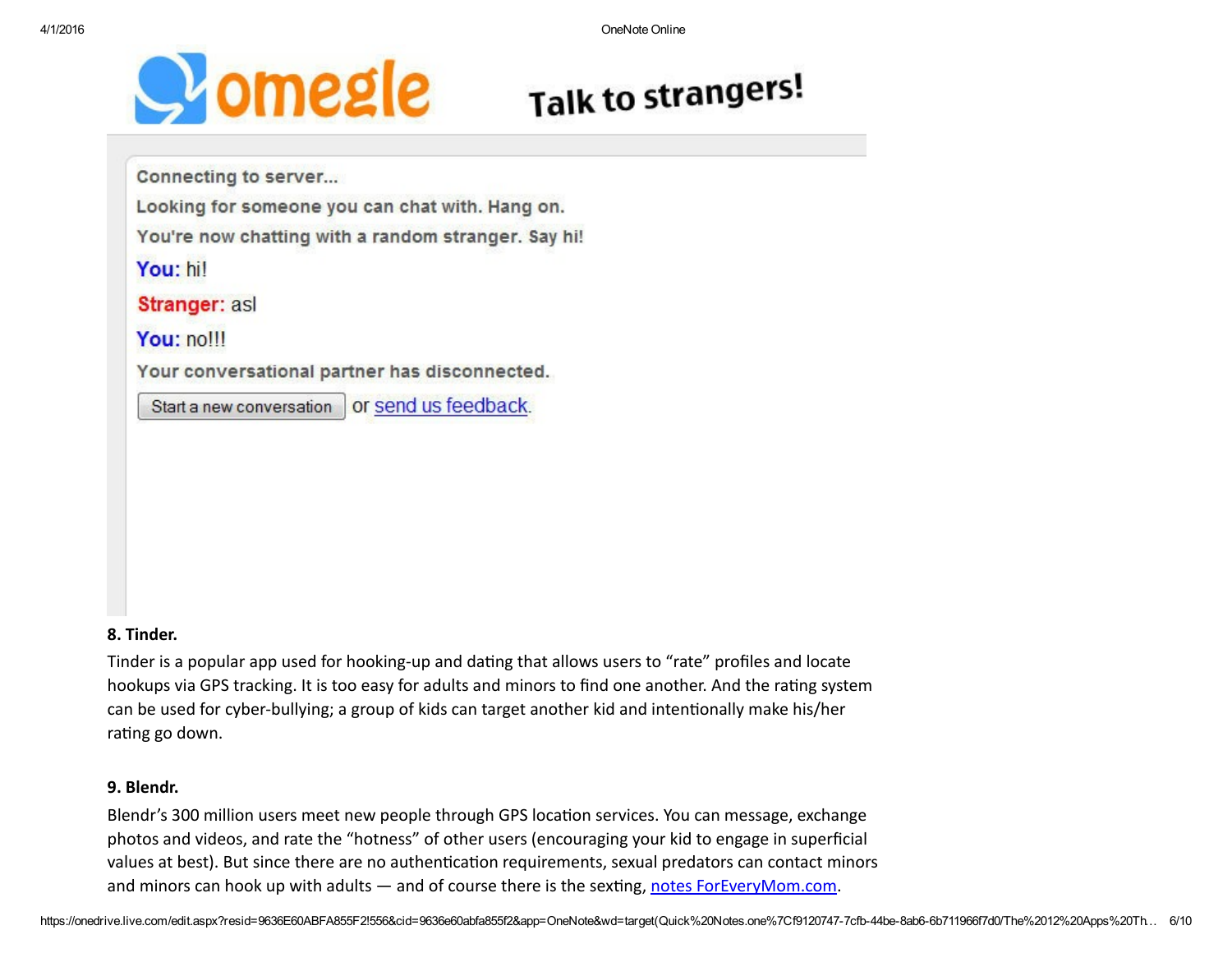#### 10. KiK Messenger.

[KiK](http://www.kik.com/) is an instant messaging app that lets users exchange videos, photos and sketches. Users can also create gifs. All well and good so far. Unfortunately, the term "sext buddy" has been replaced with "KiK buddy." Sex researcher [Megan](http://www.meganmaas.com/) Maas, wrote on [ForEveryMom.com](http://www.foreverymom.com/parents-kids-10-dangerous-apps-time-hit-delete/) that kids are using Reddit and other forums to place classified ads for sex by giving out their KiK usernames. KiK does not offer any parental controls and there is no way of authenticating users, thus making it easy for sexual predators to use the app to interact with minors.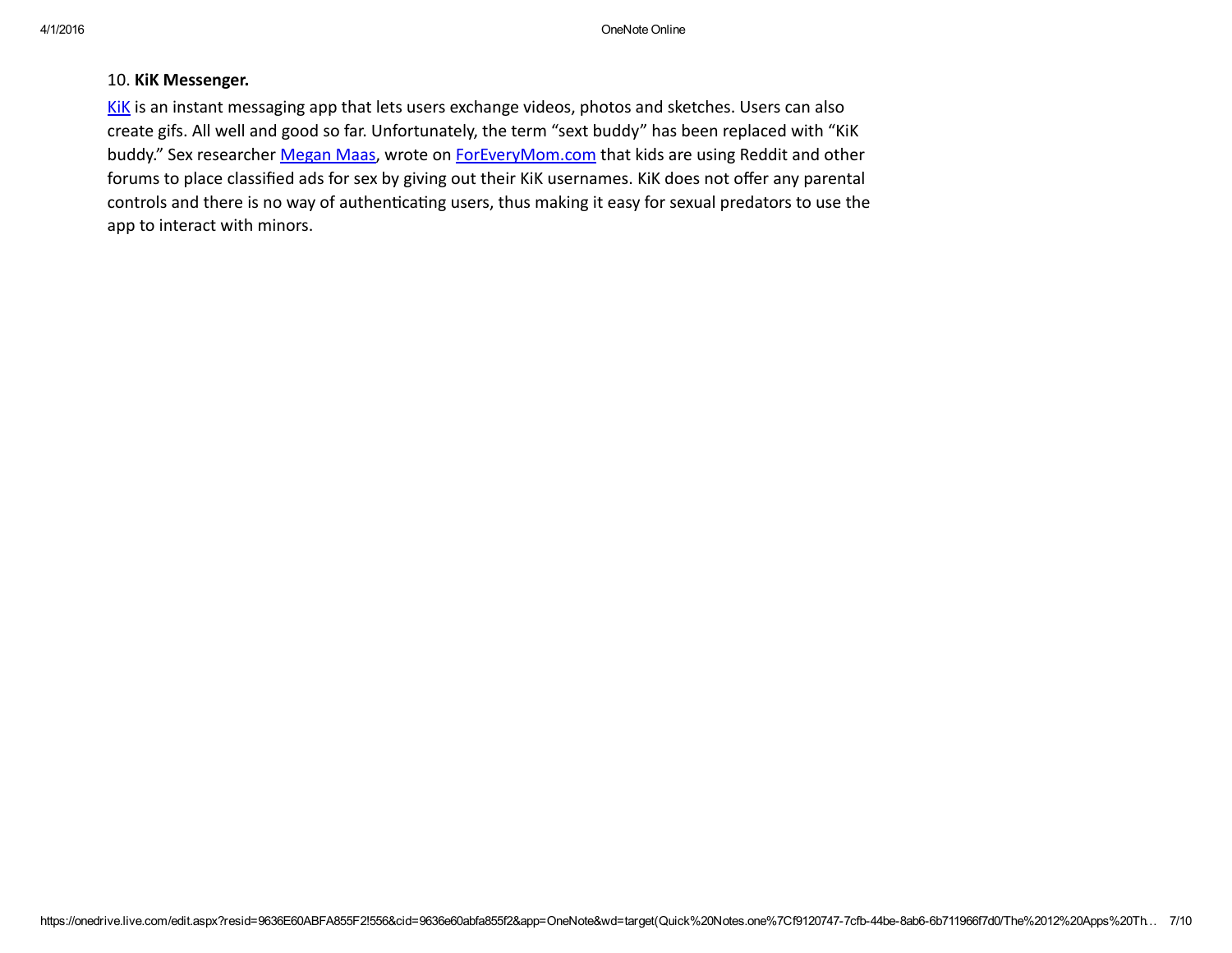4/1/2016 OneNote Online



#### 11. Yik Yak.

Yik Yak is the "Twitter meets Reddit" app. It allows users to post text-only "Yaks" of up to 200 characters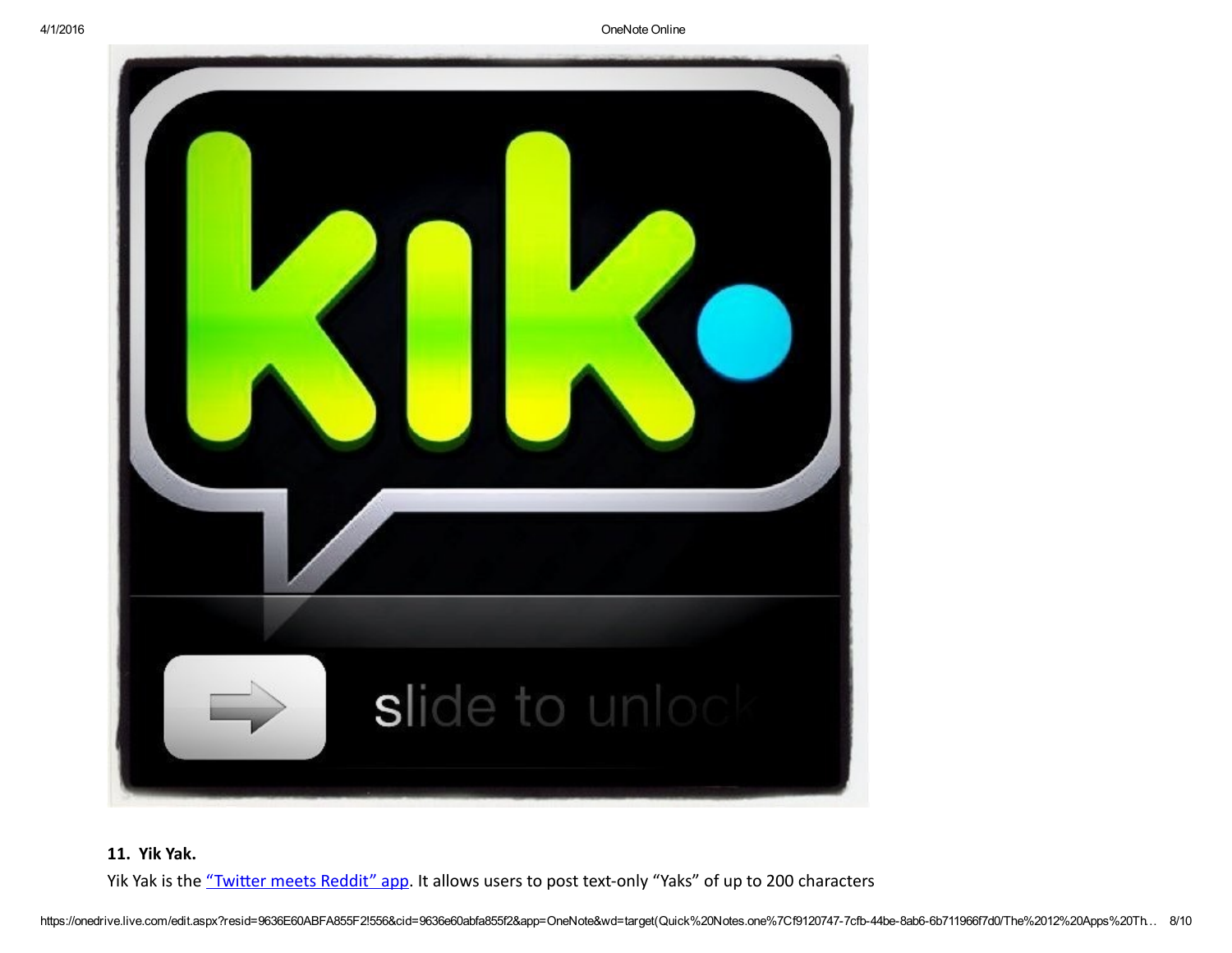#### 4/1/2016 OneNote Online

that can be viewed by the 500 Yakkers who are closest to the person who wrote the Yak, as determined by GPS tracking. The issue is that these other users are regularly exposed to a barage of sexually explicit content, profanity and even personal attacks— anonymously, of course. It's also the app du jour for sending a bomb threat to your school. Yes, that has happened.

[Elizabeth](http://www.businessinsider.com/elizabeth-long-was-bullied-on-yik-yak-2015-3) Long, an Atlanta teenager who was encouraged on Yik Yak to try harder to kill herself after her attempted suicide failed, led a [Change.org](https://www.change.org/p/tyler-droll-and-brooks-buffington-shut-down-the-app-yik-yak) drive to shut the app down. She wrote, "With the shield of anonymity, users [of Yik Yak] have zero accountability for their posts, and can openly spread rumors, call classmates hurჵul names, send threats, or even tell someone to kill themselves — and all of these things are happening."

#### 12. Ask.fm.

This is one of the most popular social networking sites that is almost exclusively used by kids. It is a Q&A site where users can ask other users questions anonymously. The problem is that kids sometimes target one person and the questions get nasty. It is cyberbullying with no chance of ever getting caught. Ask.fm had been associated with nine [documented](http://www.buzzfeed.com/ryanhatesthis/a-ninth-teenager-since-last-september-has-committed-suicide) cases of suicide in the U.S. and the U.K. through 2012. In 2014, its new [owners](http://www.theguardian.com/technology/2014/aug/19/askfm-askcom-bullying) pledged to crack down on bullying or said they would shut down the site.

#### *Also on HuffPost:*

7 Apps To Make You More Productive